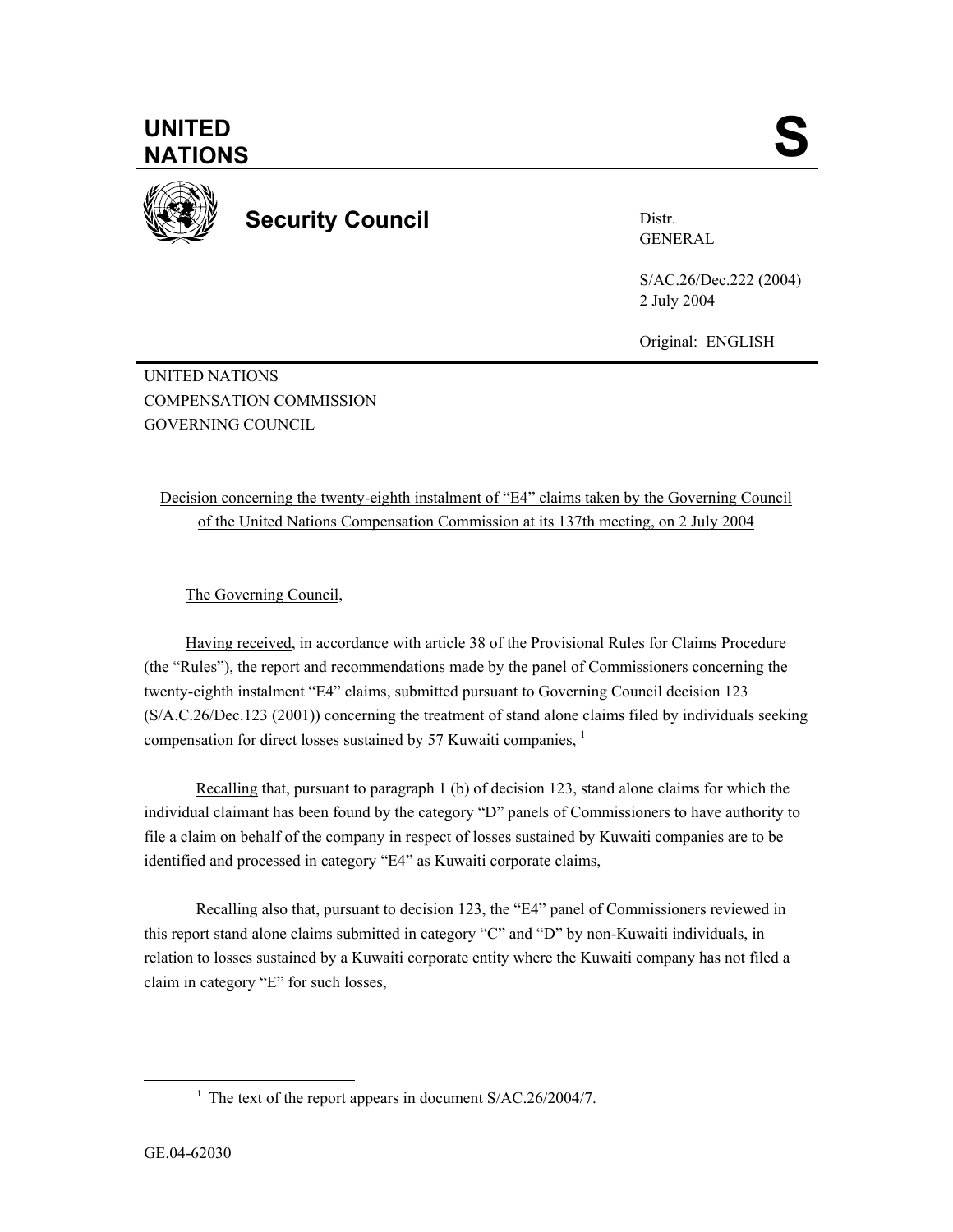Noting that, where more than one category "C" or category "D" claim was submitted for the losses of the same Kuwaiti company, the "E4" panel of Commissioners has considered the claims together in order to review the consolidated losses of the company,

Noting also that the category "D" panels of Commissioners found that all of the individual claimants who have filed category "C" or "D" claims included in this instalment have shown authority to file the claim on behalf of the Kuwaiti company,

1. Approves the recommendations made by the panel of Commissioners, and, accordingly,

2. Decides, pursuant to decision 123 and article 40 of the Rules, to approve the amounts of the recommended awards concerning the stand alone Kuwaiti corporate claims covered in the report. The aggregate amount awarded, based on the recommendations contained in annex I of the report, is as follows:

| Number of Kuwaiti<br>corporate claims<br>recommended for<br>payment | Number of Kuwaiti<br>corporate claims not<br>recommended for<br>payment | Amount of<br>compensation claimed<br>(USD) | Amount of<br>compensation<br>recommended (USD) |
|---------------------------------------------------------------------|-------------------------------------------------------------------------|--------------------------------------------|------------------------------------------------|
| 50                                                                  |                                                                         | 108,386,747                                | 26,511,063                                     |

Table 1. Recommended awards for stand alone claims

3. Recalls that, in addition to implementing the awards set out in paragraph 2 above, pursuant to paragraph 1 (e) of decision 123, the Executive Secretary will, within the limits of duly registered claims, carry into effect the decisions of the bilateral committees constituted pursuant to the guidelines annexed to decision 123 when payment is made in respect of the awards for stand alone claims,

4. Recalls also that paragraph 1 (g) of decision 123 directs the Executive Secretary to make payments on behalf of the Government of the State of Kuwait, pursuant to the irrevocable delegation of authority annexed to decision 123, to the Governments and other submitting entities of the portions of awards of compensation to which category "C" and/or "D" claimants are entitled, as determined by the bilateral committees under the guidelines, as follows<sup>2</sup>:

 $\frac{1}{2}$  $<sup>2</sup>$  In conformity with the provisions on confidentiality in the Rules (article 30, paragraph 1, and</sup> article 40, paragraph 5), information concerning the amount to be paid to each individual claimant will not be made public, but will be provided to each respective Government separately.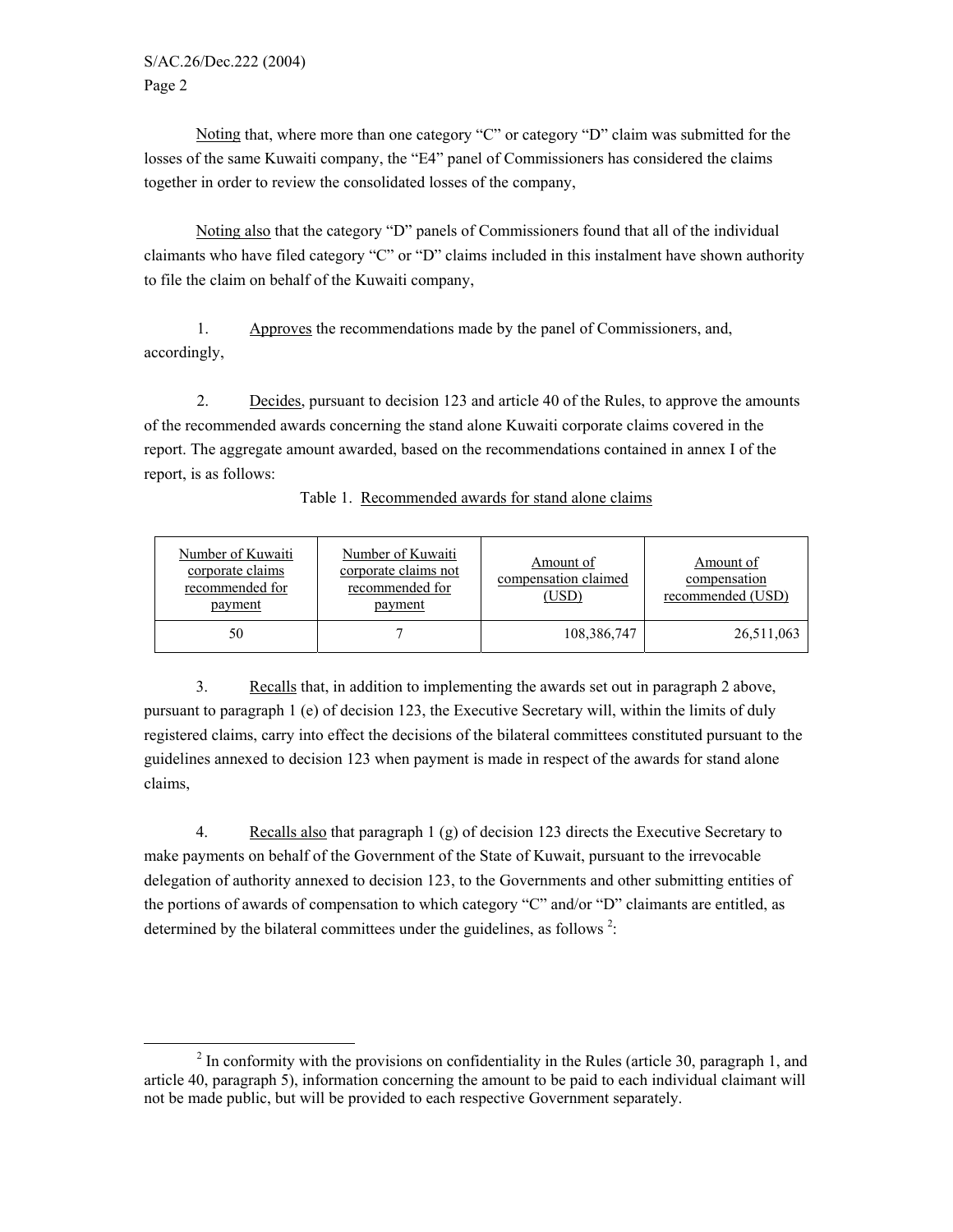| Country              | Number of individual<br>claims | Amount claimed for<br>corporate losses in<br>individual claims (USD) | Amount of compensation<br>(USD) |
|----------------------|--------------------------------|----------------------------------------------------------------------|---------------------------------|
| Canada               | 2                              | 429,585                                                              | 34,508                          |
| Egypt                | 3                              | 4,501,498                                                            | 62,919                          |
| India                | 1                              | 667,173                                                              | 44,558                          |
| Jordan               | 53                             | 87, 352, 352                                                         | 23,913,633                      |
| Pakistan             | 1                              | 17,301                                                               | nil                             |
| Palestine            | 2                              | 6,906,014                                                            | 1,446,090                       |
| <b>United States</b> | 1                              | 2,400,003                                                            | nil                             |
| Yemen                | 5                              | 6,112,821                                                            | 59,040                          |
| Total                | 68                             | 108,386,747                                                          | 25,560,748                      |

## Table 2. Distribution of awards to individual claimants applying bilateral committee determinations made pursuant to article 2 of the guidelines annexed to decision 123 to recommended awards in the report

5. Notes that, pursuant to the determinations of the bilateral committees as to the entitlement of individual claimants to the losses of Kuwaiti companies, the amounts of compensation recommended by the Panel to be paid to five claimants (claim numbers: 3013139, 3003511, 1811618, 3004010 and 3004258) have been reduced by a total amount of USD 336,054,

 6. Notes also that the amounts of compensation to be paid to 14 individual claimants (claim numbers: 3003774, 3003803, 3003839, 3004422, 3013139, 3013257, 3013263, 3003862, 3003868, 3013295, 3013177, 3013180, 3013202 and 3013204), for the losses reviewed by the "E4" panel of Commissioners in the report, have been reduced by a total amount of USD 614,261 to take into account compensation that the individual claimants have already received in category "C",

7. Approves also the recommendations made by the panel of Commissioners, with respect to the three "E4" Kuwaiti corporate claims and the two non-Kuwaiti "E2" corporate claims covered by the report and, accordingly,

8. Decides, pursuant to article 40 of the Rules, to approve the amounts of the recommended awards concerning these claims. The aggregate amounts awarded per country, based on the recommendations contained in annexes III and V to the report respectively, are as follows: